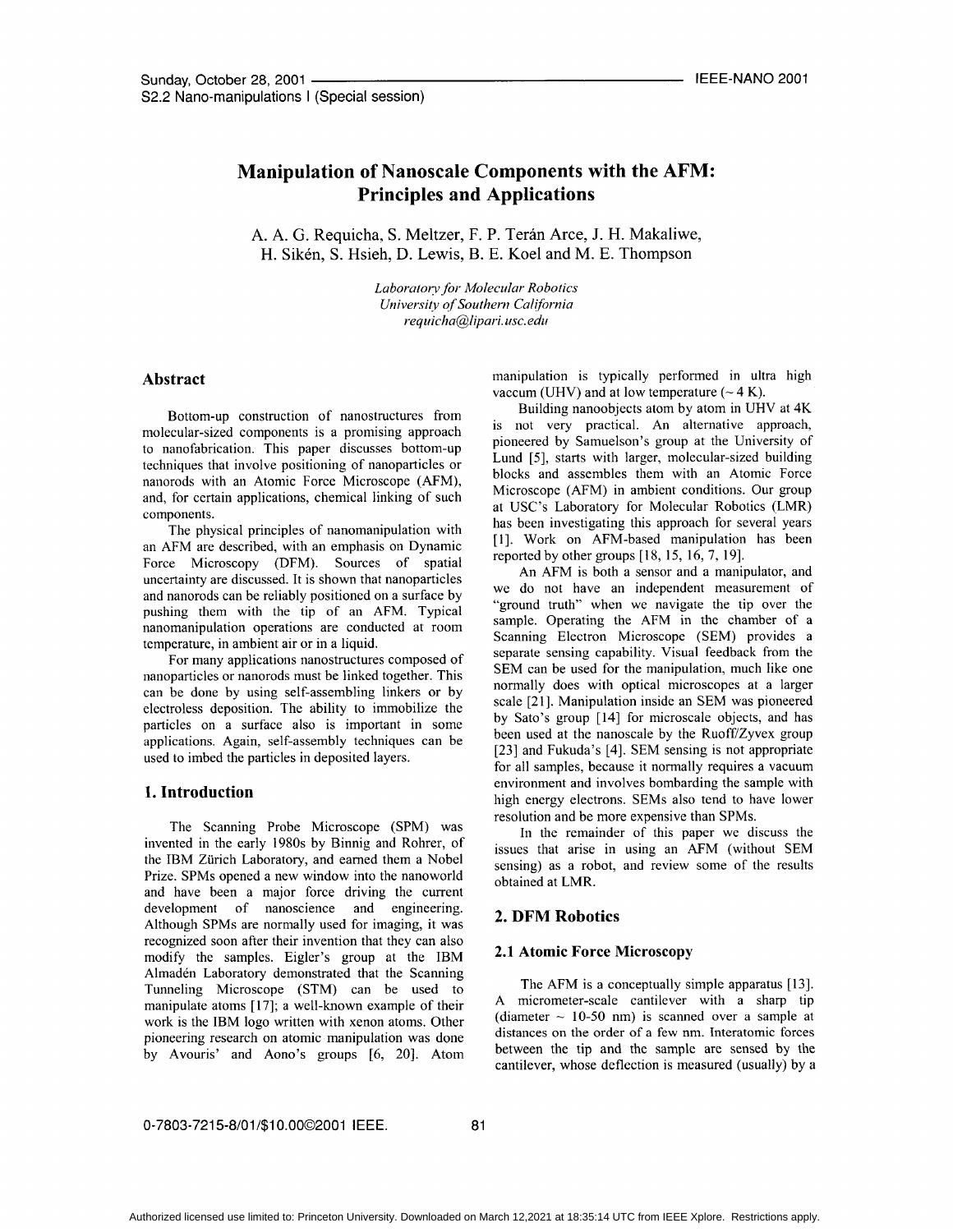laser and a photodetector. The force experienced by the tip varies nonlinearly with the tip-sample separation, as shown in Figure 1.



Figure 1 - Idealized force-separation curve. Positive forces are repulsive.

In *contact mode* operation, the tip is in the repulsive region of the curve, and the force is kept constant during the scan by a feedback circuit that monitors the photodetector signal. A tip in contact mode exerts a relatively large normal force on the sample, and also a substantial lateral force. As a result, fragile samples are damaged, and tips tend to wear out rapidly. In addition, the deflection signal is low-pass and the process is subject to low-frequency noise.

The preferred mode of operation often is Dynamic Force Microscopy (DFM), which uses a vibrating cantilever and avoids the force and noise problems of contact mode. There are two versions of DFM. In *noncontact mode*, the tip oscillates above the sample in the attractive force regime, whereas in *intermitent contact mode,* the tip contacts the sample for a short time interval ("taps") during each cycle of the oscillation. DFM is discussed next.

# **2.2 Principles of DFM Operation**

First let us consider non-contact mode. An oscillating cantilever can be approximated by a point mass *m* attached to a spring of stiffness *k,* moving in a medium with coefficient of friction *c,* and subject to a non-linear force  $F(z)$ , which depends on the tip-sample separation as indicated in Figure 1. For small amplitudes, we can expand the force in Taylor series, neglect higher order terms, and linearize the equations of motion about the equilibrium. The resulting equation of motion is

*m*  $d^2z/dt^2 + c dz/dt + (k - dF/dz) z = 0.$ 

This shows that, to a first approximation, the non-linear force has an effect equivalent to a change in the spring constant (or stiffness) of the cantilever. It follows that the resonance frequency depends on *z*:<br>  $\omega_0^2 = (k - dF/dz)/m$ .

$$
\omega_0^2 = (k - dF/dz)/m.
$$

For large values of *z* the interaction force  $F = 0$ , and the response of the cantilever to a forced excitation of frequency **&rive** is characterized by the thick resonance curve shown in Figure 2. In the figure  $f_{res}$  =

 $\omega_0/2\pi$  is the resonance frequency in Hz. A DFM user controls the instrument by selecting three parameters:

- the drive frequency, which typically is chosen close to resonance;
- the free amplitude, *i.e.,* the amplitude of vibration that corresponds to zero *F,* or large *2;*
- the *setpoint*, or desired amplitude of vibration  $A_{\text{set}}$ .



Figure 2 - DFM operation.

The AFM electronics extract the amplitude of cantilever vibration *A,* and a feedback circuit moves the piezo motors to ensure that  $A = A_{\text{set}}$ . In the figure, the feedback must adjust *z* so that the resonance curve shifts to the left until the amplitude that corresponds to the drive frequency equals the setpoint. In essence, the feedback must search for a suitable value of the stiffness *dF/dz*. Therefore, scanning at a given amplitude setpoint is equivalent to keeping a constant *stiffness,* or force gradient.

This simple theory is adequate for non contact operation with small amplitudes. For intermitent contact mode the situation is more complicated, because the amplitudes are relatively large. Numerical simulation is necessary to deal with the non-linear force. Research on intermitent mode AFM is still under way, and is beyond the scope of this paper.

#### **2.3 Imaging**

The raw image produced by the AFM is an array of values  $V_z(V_x, V_y)$ , where the *V* denote voltages applied to the piezo drives responsible for motion in the  $x$ ,  $y$  and  $z$  directions. In the ideal situation, in which the tip is a dimensionless point and the piezos are perfectly linear, the image faithfully reproduces the surface  $z(x, y)$ . Here  $x, y, z$  are piezo displacements. Recall that in DFM imaging the sample height does not necessarily equal the *z* piezo displacement. We showed in the previous section that, to a first order, the image is a contour of constant *stiyness,* not constant height. Therefore, even with ideal piezos, the so-called topographic image does not represent the true height of the sample. If the sample is relatively homogeneous and therefore the force-separation curve is approximately constant across the sample, there is an approximate one-to-one relationship between tipsample separation and force gradient in stable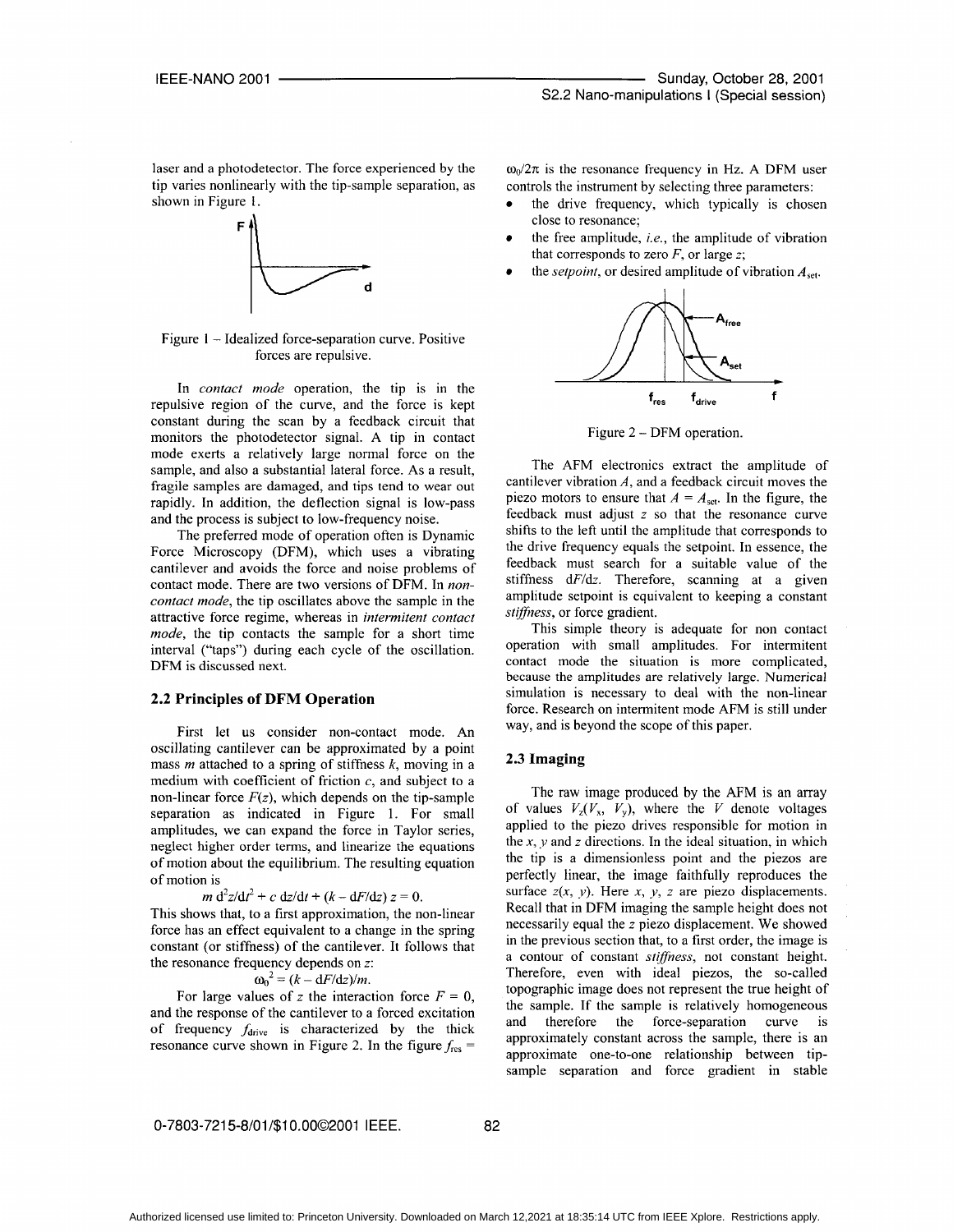operation. The topographic image is then qualitatively correct but the *z* scale may be distorted. Non-linearity arises because of the force-separation curves, even for perfect piezos.

We will have more to say about the relationship between motion (extension) and voltage for piezos. For now we note that one can compute average, or approximate conversion factors from Volts to nm by measuring known samples. For example, *x* and *y*  calibrations can be done using a crystaline surface whose lattice constant is known. For *z* calibration, samples with atomic steps are appropriate. Colloidal particles with known diameters (measured with an SEM, for example) are also convenient for *z*  calibration. Note that *z* calibration in DFM will not give the true piezo conversion factor because of the influence of the force-separation curve. Contact mode will provide better results in this regard.

The only truly reliable way of measuring x, *y, z* is by using feedback. This is the approach taken in machine tools and robots in the macroscopic world. Position feedback is used in some AFMs for large scans and features. For example, some commercial instruments offer  $100 \mu m$  scanners with feedbackcontrolled x, *y* positioning. Note, however, that a typical 256x256 pixel image with a scan size of 100  $\mu$ m has a resolution or pixel size of  $\sim$  400 nm, which is quite large. For the work done in our lab, scan sizes are usually  $\leq 1$  µm and accuracies  $\sim 1$  nm are required. Unfortunately, sensors and feedback circuits cannot normally offer such accuracies. Hence, commercial instruments are operated open loop for small scan sizes.

#### **2.4 Manipulation**

#### **2.4.1 Tip Positioning**

Let us now look at the AFM operating in DFM as a manipulator, rather than as a sensor. Ignoring the high frequency vibration, the tip in its DC or average position can be considered a mobile robot with 3 degrees of freedom,  $x$ ,  $y$ ,  $z$ . The simplest robotic command one can think of is MoveTo( $x$ ,  $y$ ,  $z$ ). For small scan sizes, the *x*, *y* motion will be open loop and subject to the uncertainties discussed below. But in *z*  we can use feedback, with the cantilever (plus the photodiode and associated optics) as a sensor. However, we cannot command directly a *z* value; instead we must select suitable values for the DFM parameters. The crucial issue is the relationship between  $A_{\text{set}}$  and *z*, for fixed  $A_{\text{free}}$  and  $f_{\text{drive}}$ . This can be determined experimentally by the following procedure, which is based on the fact that the tip vibration is quenched when the DC position of the tip approaches a

surface. This has been demonstrated experimentally and predicted by non-linear simulations using the oscillator model – see *e.g.* [3].

First measure the height of a spherical nanoparticle by using standard non-contact AFM with a given  $A_{\text{set}}$ . Then turn off the feedback and move towards the center of the particle. Monitor the cantilever vibration amplitude to ensure that it goes to zero, and measure the maximum DC deflection of the cantilever, which will occur at the highest point of the particle. Then *z* =  $H - D$  as shown in Figure 3. The operating parameters must be chosen so that the particle does not move, and the amplitude decreases to zero. This approach only works for values of  $A_{set}$  below the particle's height. Note that the height His measured in *z* piezo Volts and the cantilever deflection  $D$ , often called the "A - B signal", in photodetector Volts. To obtain the *z*  displacement in nm we need to convert the piezo V into nm, as explained in the previous section, and we also need a conversion factor between photodiode voltage and cantilever deflection. This latter can be estimated by the following techniques.



Figure 3 – Measuring the DC position of the cantilever.

The standard method for calibrating the photodiode is to push the tip against a hard surface and compare the *z* displacement of the piezo with the cantilever deflection measured as the output of the photodiode. They should be equal. Unfortunately, in our lab this procedure invariably ruins the sharp tips that we need to use for successful nanomanipulation. An alternative and gentler approach consists of executing a line scan over the centers of two nanoparticles of known but different heights. As shown in Figure 4, we can write  $z = H_2 - cV_2 = H_1 - cV_1$  and therefore the conversion factor  $c$  can be calculated as  $c$  $=(H_2 - H_1) / (V_2 - V_1).$ 



Figure  $4 -$  Calibrating the photodiode.

#### 0-7803-7215-8/01/\$10.00©2001 IEEE. 83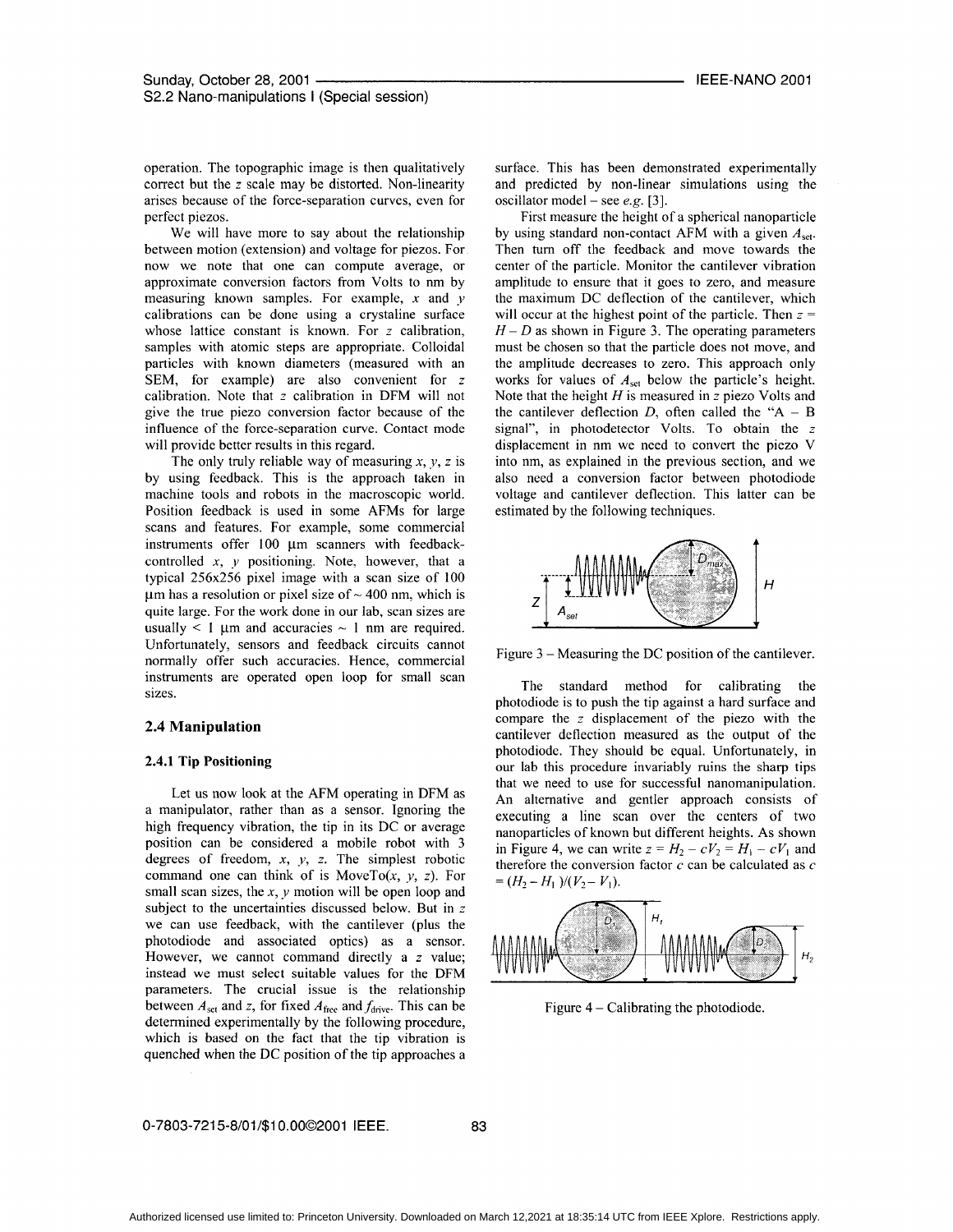#### **2.4.2 Pushing**

Nanoscale objects such as nanoparticles can be pushed mechanically by the tip of an AFM. There are several protocols for manipulation by pushing, all of which share the following aspects. First image the sample to determine where is the desired particle. Then move against the particle, but change the operating parameters so that a force higher than that used for imaging is applied. In our lab we usually push by imaging in DFM and then moving with the feedback off along a line that goes through the center of the particle. We observe that the amplitude goes to zero, the DC cantilever deflection becomes non-zero, and the particle moves, if the deflection is above a certain threshold, which depends on the cantilever and various other characteristics of the setup [11].

#### **2.5 Sample Preparation**

Imaging and manipulation with an AFM depend on the relative magnitudes of the forces between tip, objects and substrate. For example, if the attractive forces between objects and substrate are small, imaging is impossible because the objects move unpredictably when the tip interacts with them; if the forces are large, the objects do not move. Sample preparation techniques must therefore ensure that forces are in a suitable range. This is done by careful selection of the substrate surface and coatings (for the substrate and sometimes the objects), and of deposition procedures. Typically the objects are in solution and a drop is deposited on the substrate. (Specific details are given in the literature.)

In our lab, substrates are usually mica, oxidized silicon or glass. They are easy to obtain and they are flat at the nanoscale, which is an important requirement. Objects typically are colloidal gold particles or  $rods$  – see Figure 5 for a recent nanorod manipulation example.

The Au particles usually have a C1 coating which renders them negative. If we deposited them directly on mica, which also is negative when freshly cleaved, they would not adhere sufficiently for imaging. We introduce an additional layer of poly-L-lysine, which is positive and serves to anchor the C1-cappped particles. Other useful anchoring layers are composed of silanes such as APTS or APTES, which also provide positive charges for attachment. In some cases, we prefer to use covalent bonding rather than the electrostatic interactions just described. For example the Au rods of Figure *5,* which are obtained in an organic solution and are not charged, are attached to Si by using a thiolated

layer. The sulfur end groups of the layer bond covalently to the Au.

In summary, sample preparation is very important and requires substantial knowledge of Chemistry, to select appropriate particle coatings and anchoring layers, and to optimize the deposition procedures and obtain uniform and flat layers.



Figure *5* - Manipulation of Au nanorods, approximately  $100x10$  nm. Original position (top) and final position (bottom).

# **3. Spatial Uncertainty**

There are many sources of spatial uncertainty in AFM manipulation, which we will discuss briefly in this section.

*Tip Effects* - When the tip moves in contact with a sample it traverses a contact manifold in configuration space. Therefore, we obtain the image of the c-space obstacle that corresponds to the sample rather than the image of the sample itself. For a discussion of tip effects and their compensation see *e.g.* [22].

*Drifr* - The major cause of spatial uncertainty in our lab is thermal drift between the tip and the sample. We work at room temperature, in ambient air and without careful temperature and humidity control. A typical value for drift velocity is 0.05 nm/s. This implies that for an image with 256x256 pixels obtained in a 1 Hz scan an object will drift by  $\sim$  12.5 nm, which is approximately the size of the particles we usually manipulate. If we ignored the drift, the manipulation would fail very often. [Figure 6](#page-4-0) shows two scans with a top-to-bottom fast scan direction and a left-to-right slow-scan direction in the left image, and right-to-left in the right image. The drift in the vertical direction is evident in the lower left comer of the images.

#### 0-7803-7215-8/01/\$10.00©2001 IEEE. 84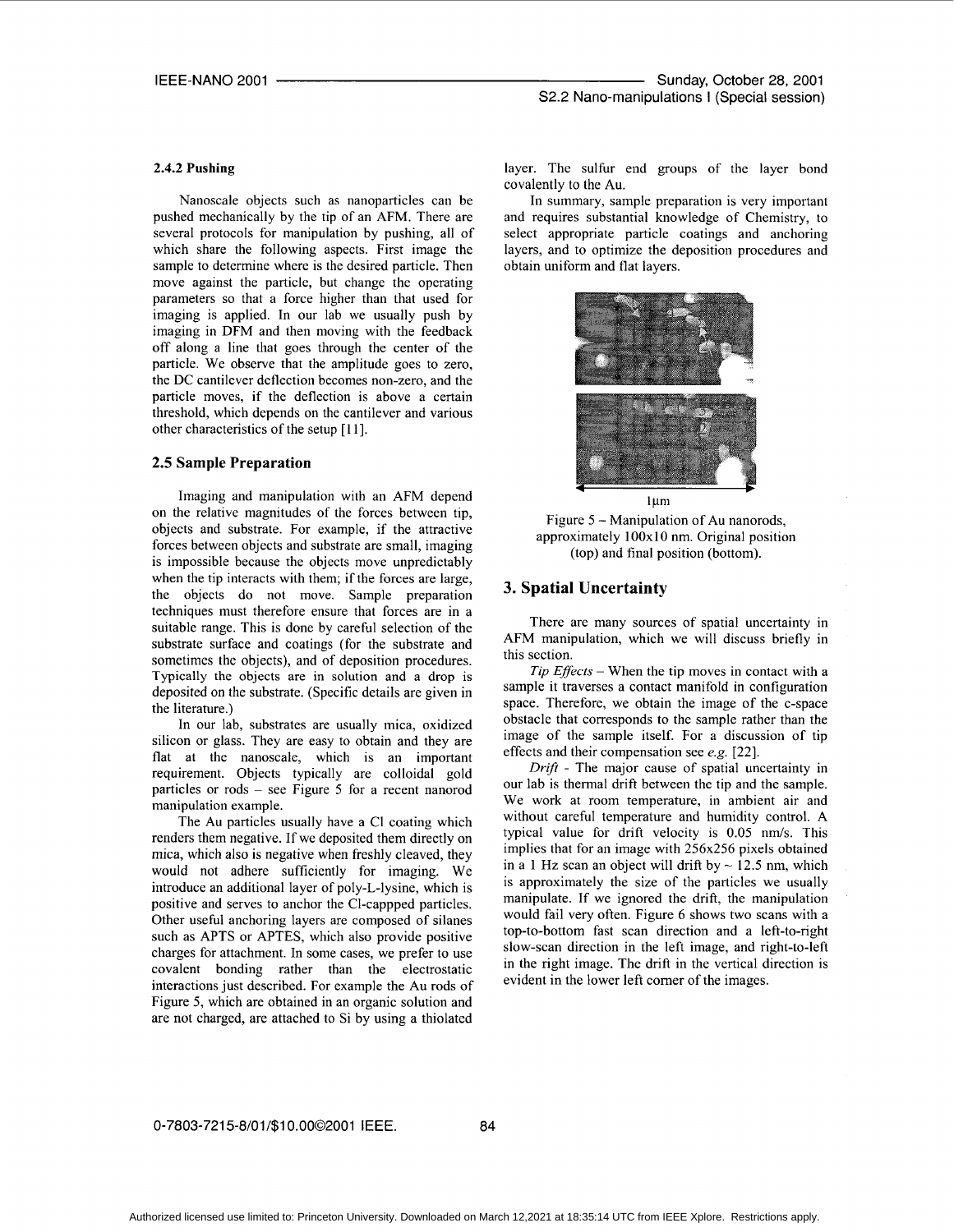

Figure  $6 - Two scans of 15 nm Au nanoparticles. The$ scan size is 700 nm, the scanning frequency 1 Hz and the resolution 256x256.

<span id="page-4-0"></span>*Creep* - A large voltage step will produce a rapid displacement of the tip followed by a slow creeping motion, which can last several minutes. Figure **7**  illustrates this effect by imaging a small region after the scanner was offset by 1000 nm. The four images are taken at 12 sec intervals, at 20 Hz, with a scan size of 200 nm and resolution 64x64. Over a 40 sec interval creep values can reach 50 nm for a 1000 nm offset.



Figure 7 – Sequence of images showing creep.

*Hysteresis* – The extension of a piezo depends on the history of the voltages applied to it. For example, scanning right-to-left or left-to-right produces different results. The differences can be large. For example, for a 500 nm scan one can find a displacement of  $\sim$  15 nm, which is comparable to our particle sizes.

*Other Nonlinearities* - Even ignoring hysteresis the piezo's response is not linear with the voltage. Therefore the V/nm conversion factor is not constant and must be calculated for different conditions. In additon, the tube scanners used in most AFMs move approximately in a circle and not in a straight line.

The spatial uncertainty that results from the sources described above causes major difficulties in manipulation of nm-scale objects, which require high resolution and hence small scan sizes and open-loop operation. Interactive nanomanipulation can rely on imaging to sense a particle's position immediately

before it is moved, and therefore can finesse some of these problems. However, automatic manipulation must address them. In our lab we can compensate for drift by tracking particles, but techniques and strategies for dealing with the other nonlinearities are still under study.

# **4. Linking and Embedding**

Patterns of unlinked nanoparticles can be useful for certain applications such as high-density data storage *[2]* and single-electron electronics. However, many applications require nanostructures of specific shapes. These can be approximated by groups of suitably positioned and *linked* nanoparticles. We have investigated two approaches to linking. The first uses covalent bonding to a linker **[9].** For example, Au particles can be connected with di-thiols. The di-thiols self-assemble to the gold and serve as chemical glue. We have demonstrated two variants of this approach: (i) first deposit the particles, position them and then immerse the sample in the di-thiols; or (ii) deposit the particles, apply the thiols and then manipulate.

The second approach to linking also uses selfassembly: additional material is selectively deposited on the particles but not on the remainder of the sample. For example, we have shown that a pattern of Au nanoparticles can be used as a template for the electroless deposition of additional Au. Gold wires of arbitrary geometry can be built in this manner [8].

For certain applications we may need to ensure that nanocomponents are fixed on the substrate. This can also be done by selective self-assembly. Now we need a material that will assemble to the substrate but not the particles, and thus will embed the particles in a thin layer. We have demonstrated particle embedding in a silicon oxide layer by first depositing a monolayer of a silane and then oxidizing it [12]. We have used embedding of particles in successive layers for a new rapid prototyping technique at the nanoscale [10].

#### **5. Summary and Conclusions**

The AFM operating in DFM, which is usually the preferred mode of operation, behaves as a very nonlinear system. The relevant calibration factors depend on the operating conditions and are difficult to estimate accurately. Spatial uncertainty arises from many sources and is sufficiently large to cause frequent failures in manipulation operations for nanoscale objects, which require high resolution and small scan sizes. Successful manipulation can be accomplished with a human in the loop by using the AFM as a sensor, but it tends to be tedious and time consuming.